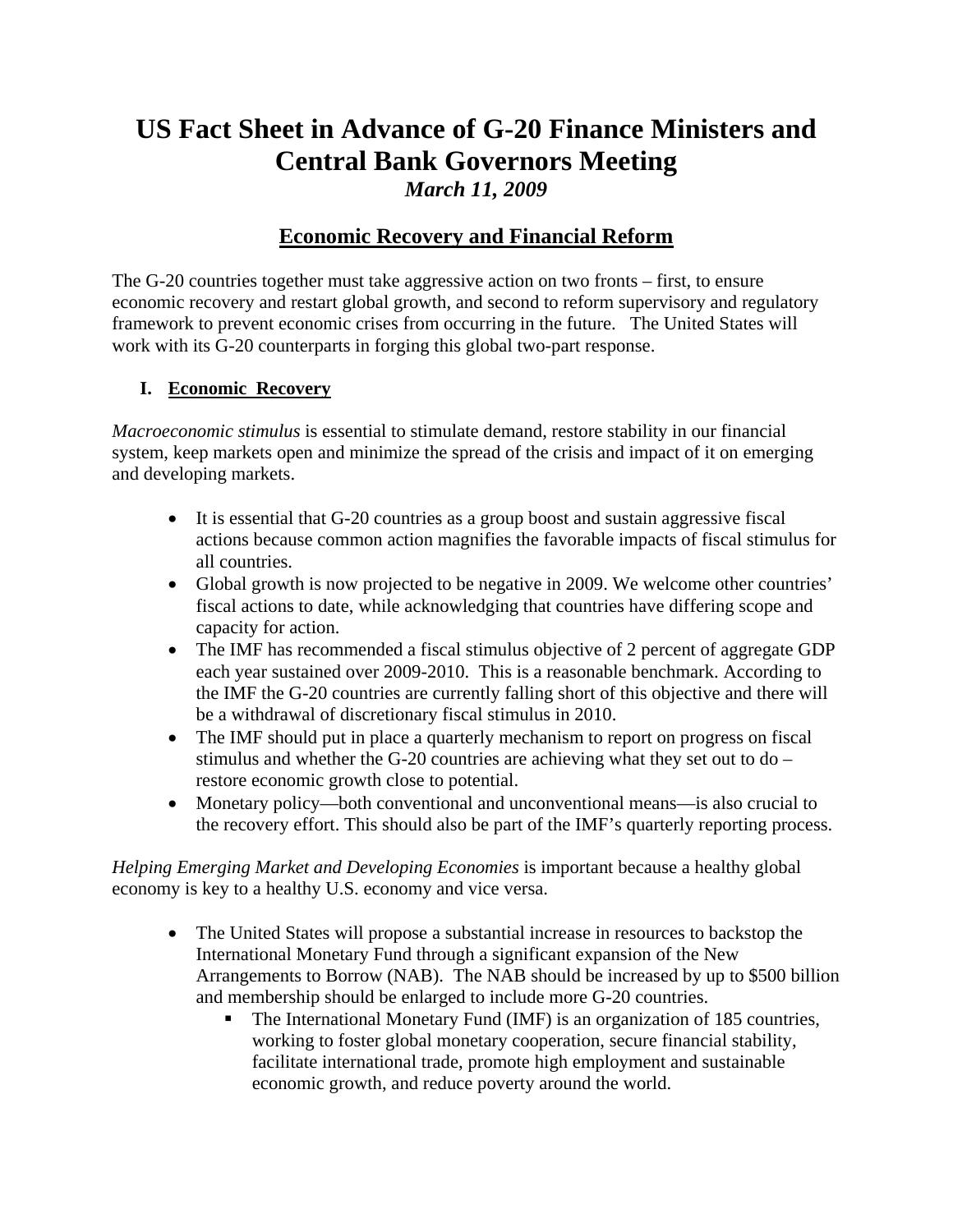- The NAB is a set of credit arrangements between the IMF and 26 members and institutions. Following the Mexican financial crisis in 1994, concern that substantially more resources might be needed to respond to future financial crises prompted participants in the 1995 G-7 Halifax Summit to call on the G-10 and other financially strong countries to develop financing arrangements. Current NAB resources total approximately \$50 billion.
- We welcome the international effort to raise temporary resources for the IMF.
- We should consider further ways to strengthen the IMF's capacity to provide support to emerging markets and the poorest.
- We will soon resubmit to Congress legislation to mobilize IMF gold to help cover some IMF administrative expenses along with an amendment to the IMF Articles of Agreement to authorize a one-time allocation of Special Drawing Rights (SDR).
- The World Bank and other Multilateral Development Banks must more effectively leverage existing resources by being flexible in using their balance sheets to meet financing needs and deploying instruments designed to counter and mitigate the effects of the financial crisis.
- We will expect the international financial institutions to help countries devise approaches to address their individual problems and to access resources.
	- Resources should be used to support a resumption of growth and could be targeted for recapitalizing banking systems as necessary, mitigating the impact of a cutoff in capital to the private sector, enabling governments to roll over their sovereign obligations, and bolstering trade finance.

*Trade:* The U.S. remains committed to open trade and investment policies, which are essential to global economic growth and prosperity. The U.S. economy will be boosted by a resumed expansion of world trade and at the same time we must minimize the spread of the crisis and its impact on developing countries. The U.S. will propose a global trade finance initiative bringing together bilateral and multilateral institutions to attack risk and liquidity issues that are impeding the flow of trade finance.

*Immediate Financial Sector Actions* are critical to rebuild confidence, restore market functioning, get credit flowing and bring stability to the global financial system. We should commit to the following framework:

- Provide liquidity and funding, including through the provision of guarantees, in order to stabilize and restore market functioning.
- Increase confidence in financial institutions' balance sheets by recapitalizing firms as necessary, transparently disclosing assets and facilitating resolution.
- Undertake innovative actions to get capital markets going again.
- Address the problem of legacy assets, using a range of options such as asset purchases, guarantees and cooperation between private and public capital.
- Reaffirm our commitment that no systemically significant institution will fail.

### **II. Financial Reform**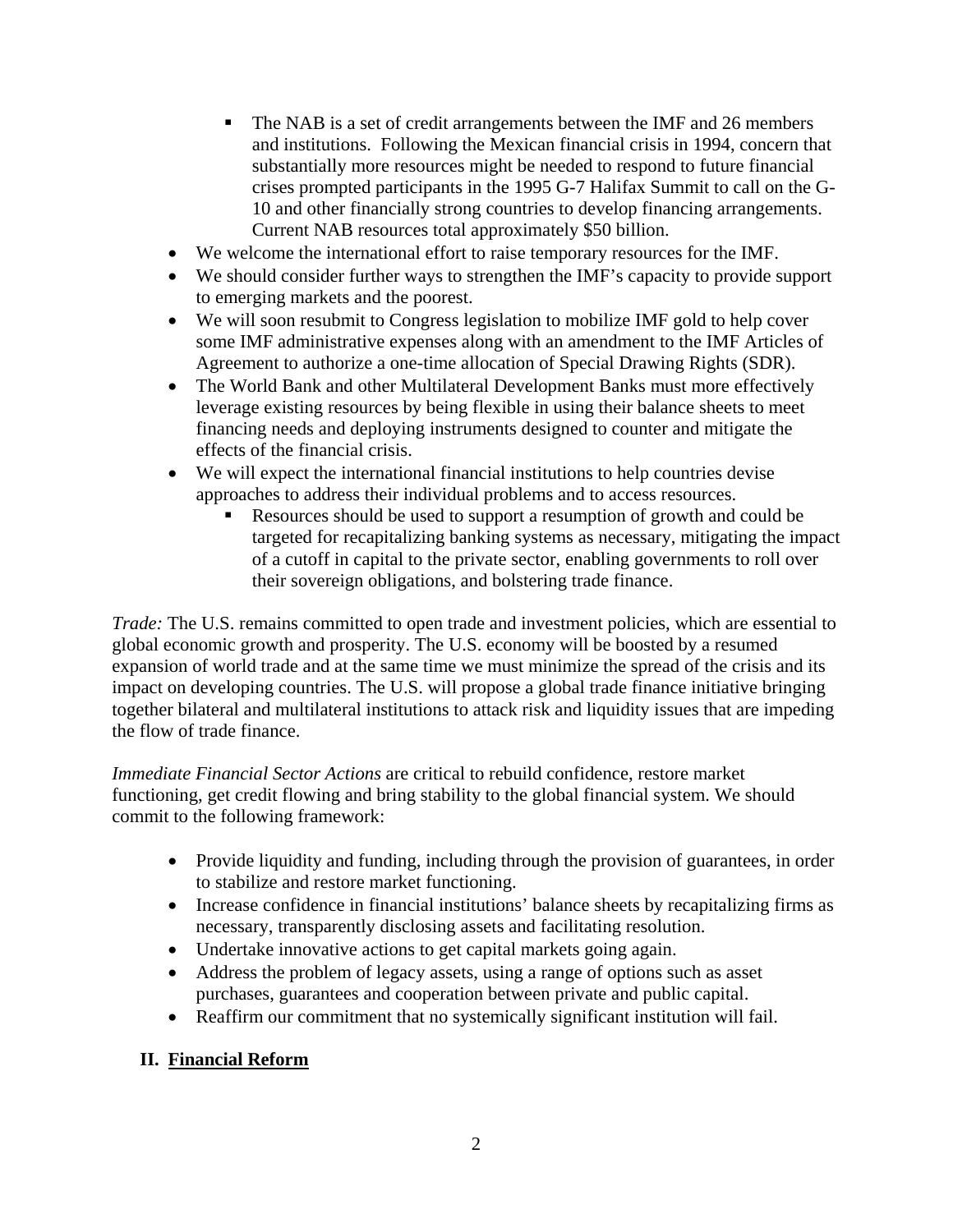*Financial Stability Forum* : A strong and effective mechanism is needed to allow national authorities, standard setting bodies and international financial institutions to collaborate to address financial vulnerabilities and to develop and implement strong regulatory and supervisory policies. In the present crisis, a general consensus has emerged towards enhancing the role of the Financial Stability Forum (FSF) in the global financial system by expanding its membership and putting it on stronger institutional ground. The FSF was jointly created in 1999 by the Bank for International Settlements and the Basel Committee on Banking Supervision to assist financial sector supervisors around the world in improving and strengthening their financial systems.

- We support a significant elevation of the FSF's institutional standing in the international financial system alongside the Bretton Woods institutions—the International Monetary Fund and the World Bank.
- We endorse FSF membership for all G-20 countries.
- We support endowing the FSF with a stronger mandate that allows it to promote best practices in regulatory standards and better work with standard setting bodies, such as the Basel Committee on Banking Supervision.
- Over time, the standard setting bodies need to be regrouped to reflect such key objectives as prudential oversight, market conduct and integrity, and macroprudential oversight.

#### Current FSF membership

Member Countries: Australia, Canada, France, Germany, Hong Kong SAR, Italy, Japan, The Netherlands, Singapore, Switzerland, United Kingdom, United States of America

International Organizations: Bank for International Settlements (BIS), European Central Bank (ECB), International Monetary Fund (IMF), Organization for Economic Coordination and Development (OECD), The World Bank

International Standard-setting Bodies and other groupings: Basel Committee on Banking Supervision (BCBS), Committee on the Global Financial System (CGFS), Committee on Payment and Settlement Systems (CPSS), International Association of Insurance Supervisors (IAIS), International Accounting Standards Board (IASB), International Organization of Securities Commissions (IOSCO)

*Financial Sector Reform:* We must take action to ensure a crisis of this magnitude never happens again. Our economies are inextricably linked – as are our financial systems. Yet, supervisory and regulatory authorities stop at nations' borders. The U.S. will lead in this effort and, prior to the April Summit will lay out critical elements of our regulatory reform program.

We will urge G-20 countries to act now to adopt broad reforms of the supervisory and regulatory framework. No longer can any systemically significant financial institution, market or product escape proper oversight.

• We must ensure that all systemically significant financial institutions that operate globally are subject to strong standards of supervision and regulation.